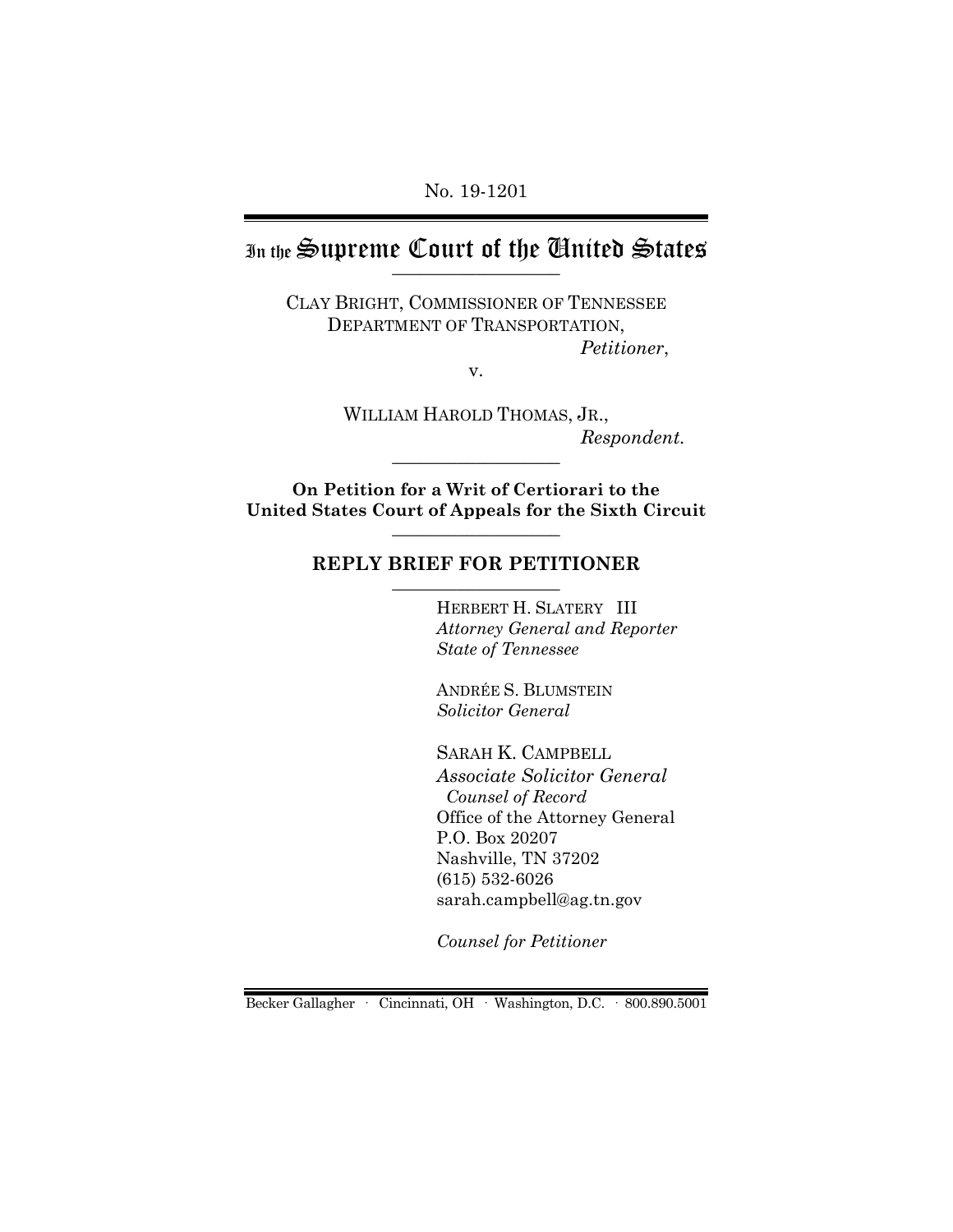# **TABLE OF CONTENTS**

| Ι.  | Lower Courts Are Divided on the Question                                                      |
|-----|-----------------------------------------------------------------------------------------------|
| II. | The Question Presented Is a Recurring Issue<br>of Exceptional Nationwide Importance $\dots$ 6 |
|     | The Decision Below Is Erroneous 10                                                            |
| IV. | If Plenary Review Is Denied, the Petition<br>Should Be Held for <i>Barr v. AAPC</i> 11        |
|     |                                                                                               |

i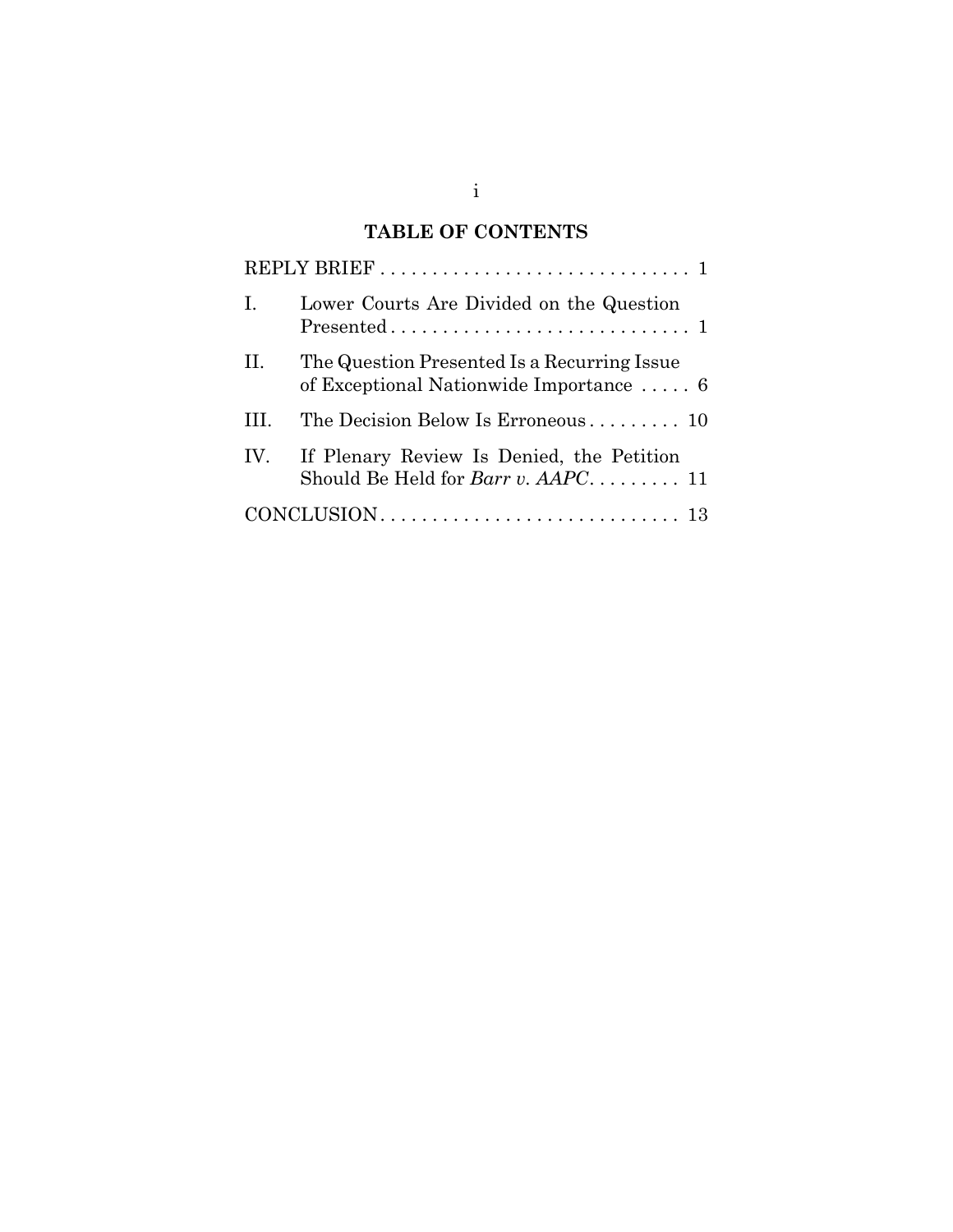# **TABLE OF AUTHORITIES**

# **CASES**

| Act Now to Stop War and End Racism Coal. v.<br>District of Columbia,                                    |
|---------------------------------------------------------------------------------------------------------|
| Adams Outdoor Advert. Ltd. P'ship v.<br>Penn. Dep't of Transp.,<br>930 F.3d 199 (3d Cir. 2019)  1, 2, 3 |
| Central Hudson Gas & Elec. Corp. v. Pub.<br>Serv. Comm'n of N.Y.,                                       |
| City of Ladue v. Gilleo,                                                                                |
| Coral Springs St. Sys., Inc. v. City of<br>Sunrise, 371 F.3d 1320 (11th Cir. 2004) $\ldots \ldots$ 1    |
| FCC v. League of Women Voters of Cal.,                                                                  |
| Hill v. Colorado,                                                                                       |
| McCullen v. Coakley,                                                                                    |
| Messer v. City of Douglasville,                                                                         |
| New York v. Ferber,                                                                                     |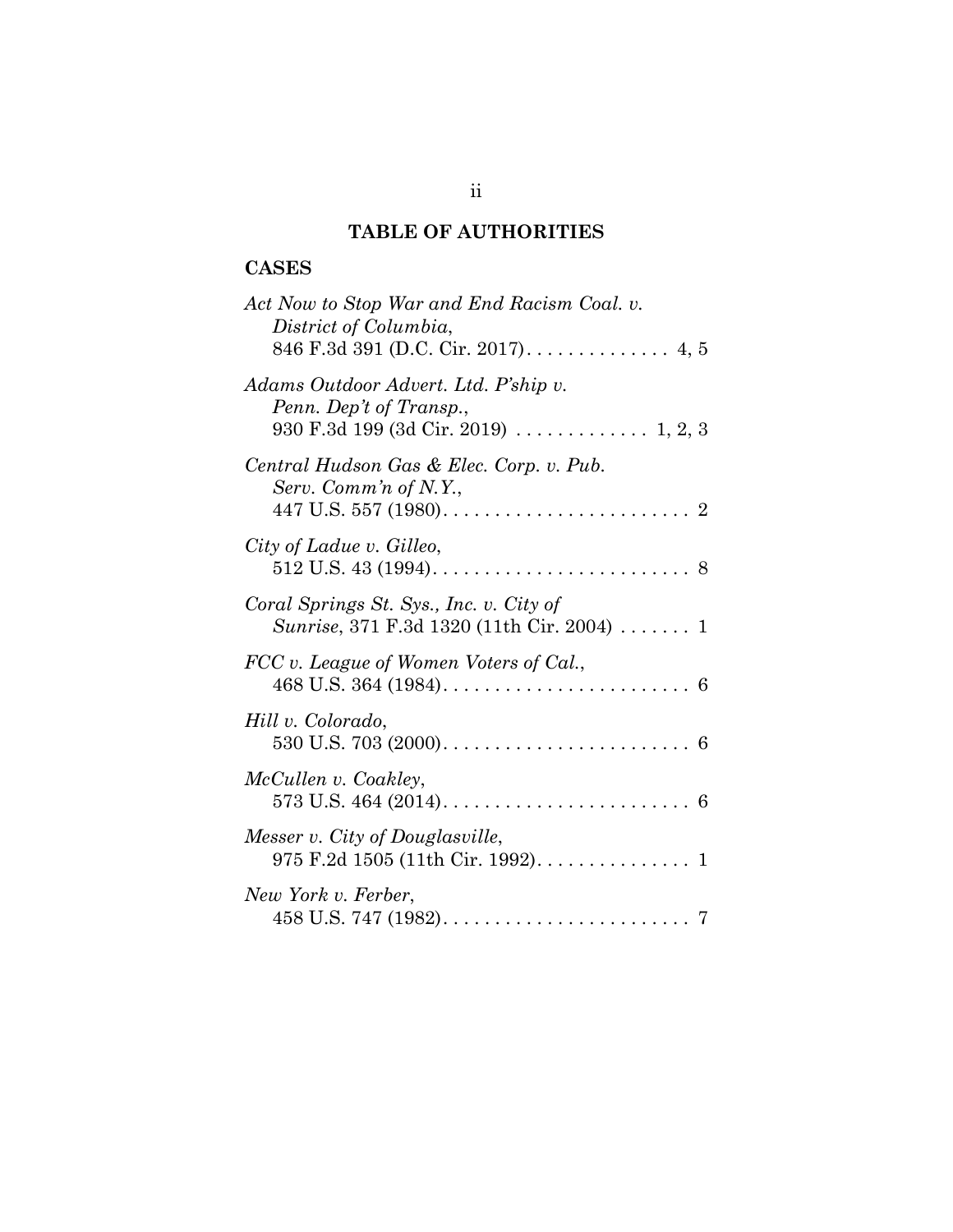| Nixon v. Shrink Mo. Gov't PAC,                                                                                           |
|--------------------------------------------------------------------------------------------------------------------------|
| Police Dep't of City of Chicago v. Mosley,                                                                               |
| Rappa v. New Castle Cty.,                                                                                                |
| Reagan Nat'l Advert. of Austin, Inc. v. City of<br><i>Austin</i> , 377 F. Supp. 3d 670 (W.D. Tex. 2019) 4                |
| Reagan Nat'l Advert. of Austin, Inc. v. City of<br>Cedar Park,<br>387 F. Supp. 3d 703 (W.D. Tex. 2019) 3, 4              |
| Reagan Nat'l Advert. of Austin, Inc. v.<br><i>City of Austin, No.</i> 19-50354 (5th Cir.) $\ldots \ldots$ 3              |
| Reagan Nat'l Advert. of Austin, Inc. v. City of<br>Cedar Park, No. 20-50125 (5th Cir.)  3                                |
| Recycle for Change v. City of Oakland,<br>856 F.3d 666 (9th Cir. 2017). 4, 5                                             |
| Reed v. Town of Gilbert,<br>135 S. Ct. 2218 (2015). $\ldots \ldots \ldots \ldots \ldots$ passim                          |
| Roland Digital Media, Inc. v. City of Livingston,<br>No. 2:17-cv-00069, 2018 WL 6788594<br>(M.D. Tenn. Dec. 26, 2018). 9 |
| Rumsfeld v. Forum for Acad. & Institutional                                                                              |
| Southlake Property Assoc., Ltd. v. City of Morrow,<br>112 F.3d 1114 (11th Cir. 1997). 1                                  |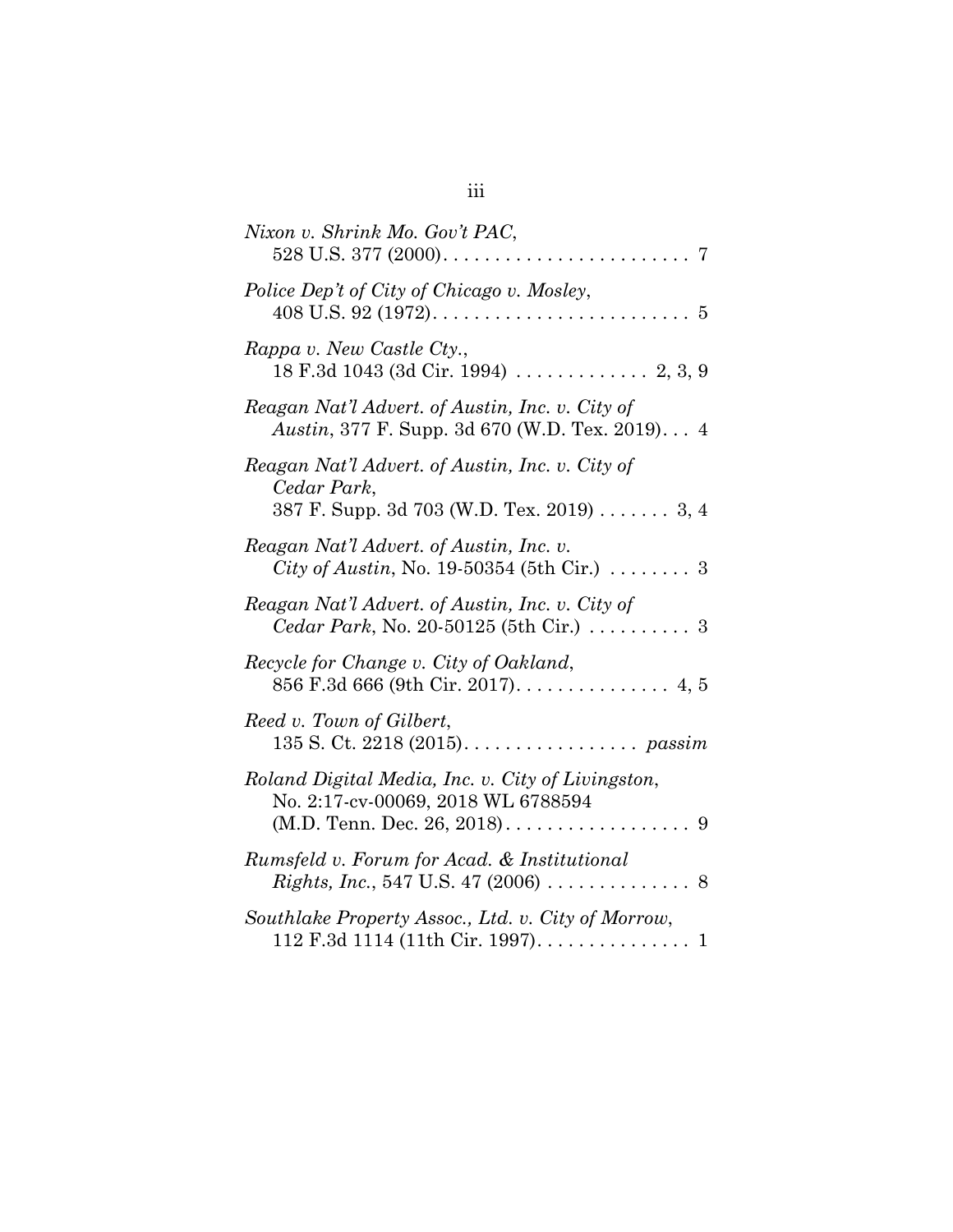# **STATUTES**

| Mo. Ann. Stat. $\S 226.520(2) \ldots \ldots \ldots \ldots \ldots \ldots \ldots 7$ |
|-----------------------------------------------------------------------------------|
|                                                                                   |
| Mont. Code Ann. $\S 75-15-111(1)(c) \ldots \ldots \ldots \ldots \ldots 7$         |
|                                                                                   |
|                                                                                   |
| N.Y. Pub. Auth. Law $\S 361-a(7)(a)(1) \ldots \ldots \ldots \ldots 7$             |
| N.Y. Pub. Auth. Law $\S 361-a(7)(a)(2) \ldots \ldots \ldots \ldots 7$             |
|                                                                                   |
|                                                                                   |
| 36 Pa. Cons. Stat. § 2718.104(ii) 7                                               |
| 36 Pa. Cons. Stat. § 2718.104(iii). 7                                             |
| R.I. Gen. Laws $\S 24 - 10.1 - 3(2) \ldots \ldots \ldots \ldots \ldots \ldots 7$  |
| R.I. Gen. Laws $\S 24 - 10.1 - 3(3) \ldots \ldots \ldots \ldots \ldots \ldots 7$  |
|                                                                                   |
|                                                                                   |
|                                                                                   |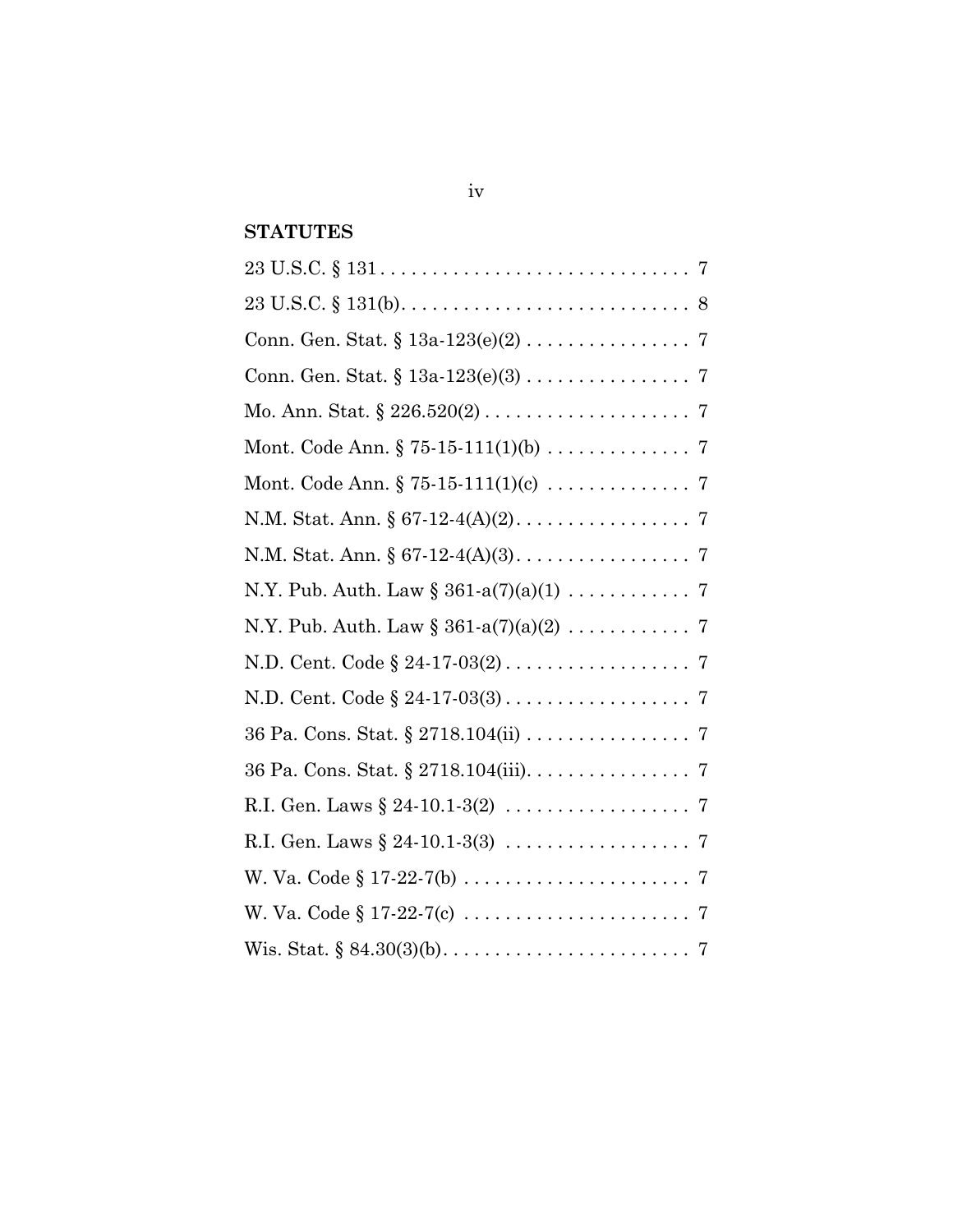| <b>OTHER AUTHORITIES</b> |  |
|--------------------------|--|

| H.B. 2255/S.B. 2188, 111th Gen. Assem.                                                 |  |
|----------------------------------------------------------------------------------------|--|
| (Tenn. 2020) $\ldots \ldots \ldots \ldots \ldots \ldots \ldots \ldots \ldots \ldots 8$ |  |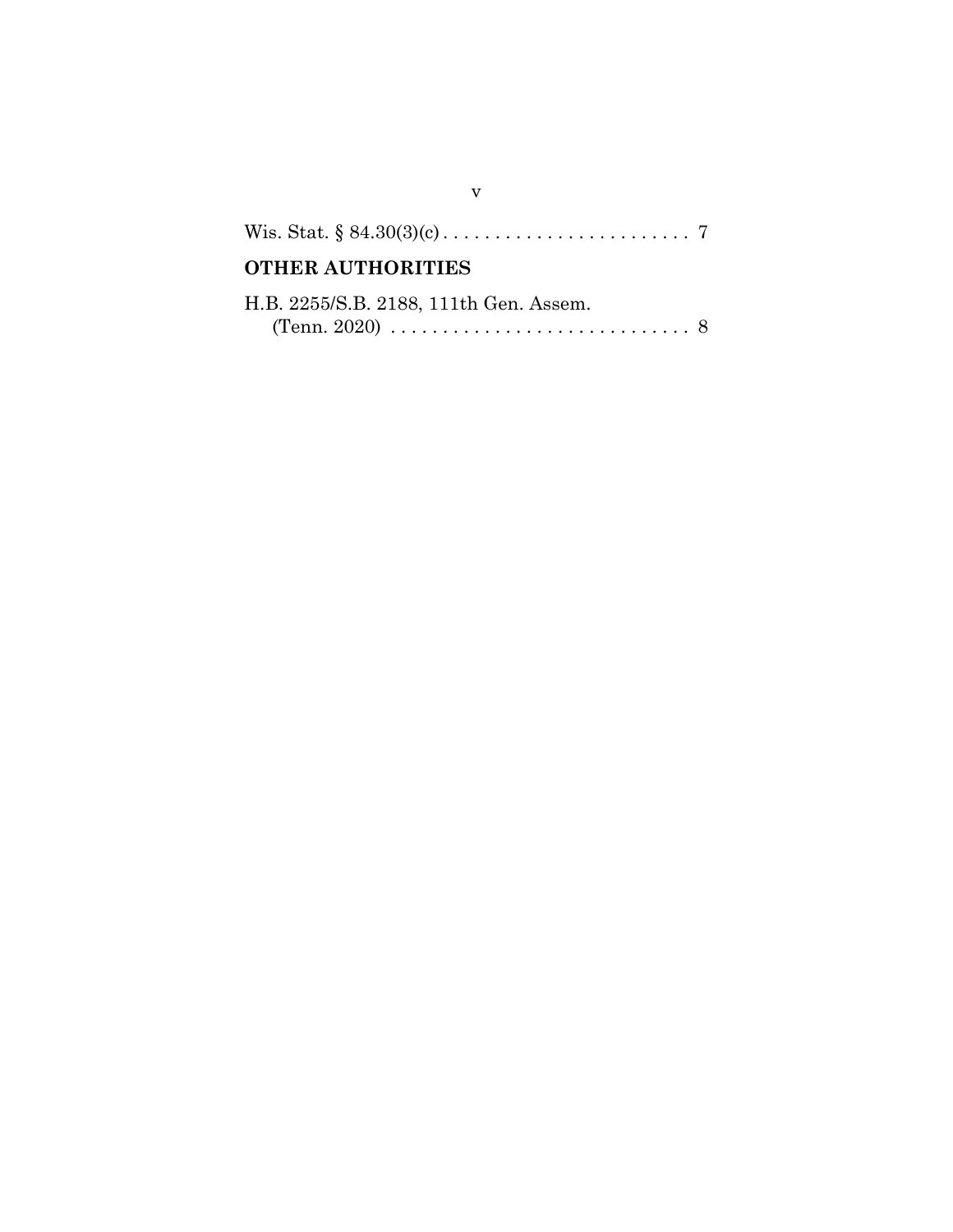#### **REPLY BRIEF**

### **I. Lower Courts Are Divided on the Question Presented.**

Thomas acknowledges that there is a longstanding conflict among federal courts of appeals and state high courts concerning whether laws that distinguish between on-premises and off-premises signs violate the First Amendment as applied to noncommercial speech. See Opp. 15.<sup>1</sup> As explained in the State's petition, this Court's decision in *Reed v. Town of Gilbert*, 135 S. Ct. 2218 (2015), only exacerbated this confusion. The two courts of appeals to have considered post-*Reed* whether a distinction between on-premises and off-premises signs is content based—the Sixth Circuit in the decision below and the Third Circuit in *Adams Outdoor Advertising Limited Partnership v. Pennsylvania Department of Transportation*, 930 F.3d 199, 207 n.1 (3d Cir. 2019)—reached directly contrary conclusions.

<sup>1</sup> Thomas contends that the Eleventh Circuit has "protected noncommercial speech by requiring that it always be treated as onpremise." Opp. 16. But the Eleventh Circuit held in *Messer v. City of Douglasville*, 975 F.2d 1505 (11th Cir. 1992), that "a regulation allowing onsite noncommercial signs while denying offsite noncommercial signs would be constitutionally permissible." *Id.* at 1509. The decision that Thomas cites—*Coral Springs Street Systems, Inc. v. City of Sunrise*, 371 F.3d 1320, 1343 (11th Cir. 2004)—treated all noncommercial signs as "onsite signs" because the ordinance at issue in that case "expressly allow[ed] noncommercial messages at least as much leeway as commercial ones." *Id.* at 1344; *see also Southlake Property Assoc., Ltd. v. City of Morrow*, 112 F.3d 1114, 1119 (11th Cir. 1997) (deferring to city's interpretation of its ordinance as prohibiting only offsite commercial signs).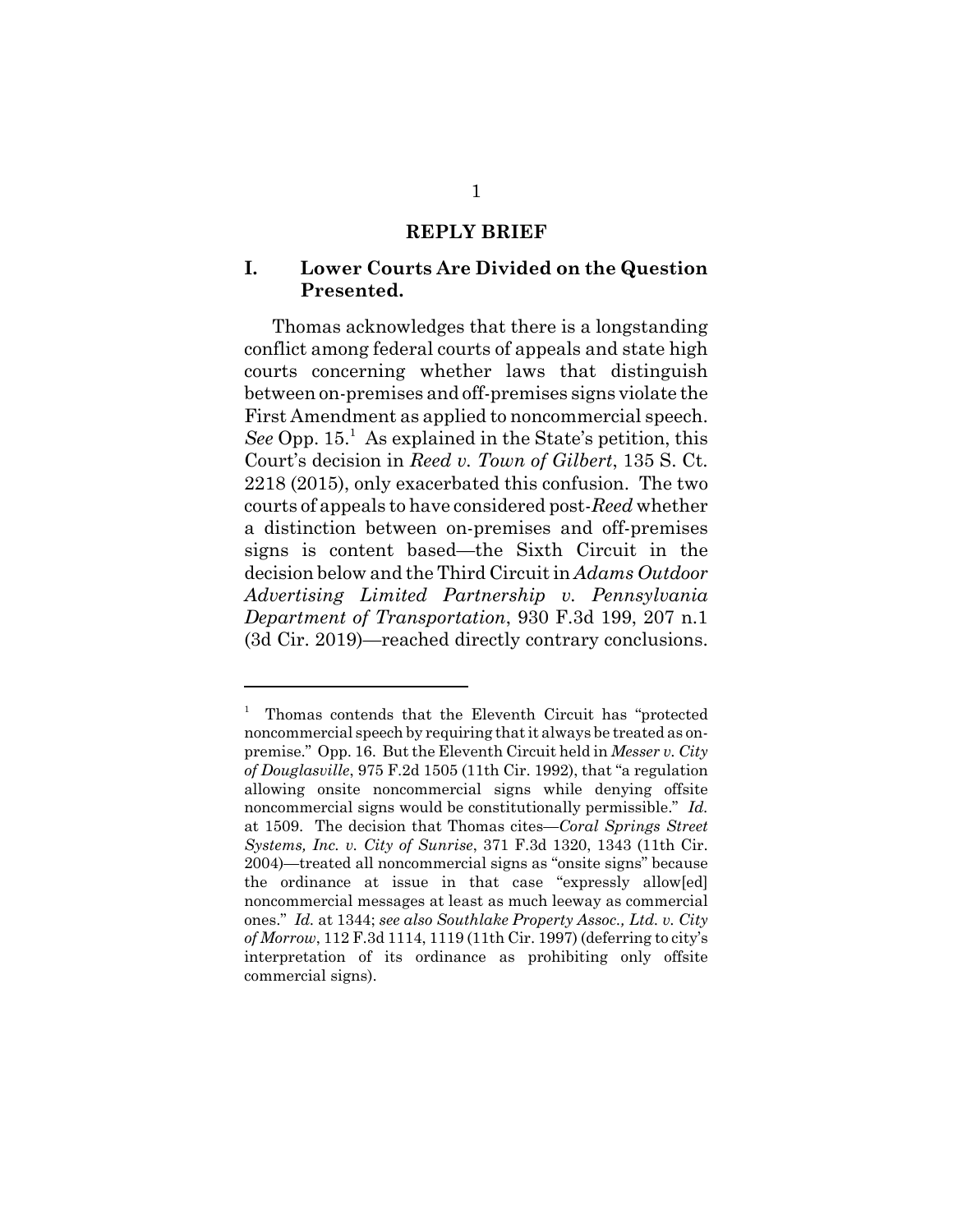Thomas attempts to distinguish *Adams* by claiming that "noncommercial speech was not at issue there and could hardly have been fully litigated." Opp. 17. To the contrary, the plaintiff in *Adams* displayed both commercial and noncommercial speech on its billboards and did not confine its First Amendment challenge to commercial speech. *See* Brief for Appellee Richards at 13-14, *Adams*, 930 F.3d 199 (No. 18-2409), 2018 WL 5886882 (stating that the plaintiff's billboards displayed "commercial, political, non-commercial, and public service" messages and that the record did not indicate what kind of message would be displayed on the billboard at issue in that case). On appeal, the plaintiff noted its "broad use of off-premise signs for political and religious and public service expression" and argued that Pennsylvania's billboard law is content based under *Reed* because it prohibits those noncommercial signs while allowing on-premises signs. Brief of Appellant at 25, 27, *Adams*, 930 F.3d 199 (No. 18-2409), 2018 WL 4369496.

If *Adams* were in fact "a commercial speech case," as Thomas contends, Opp. 18, one would expect the Third Circuit to have cited *Central Hudson Gas & Electric Corp. v. Public Service Commission of New York*, 447 U.S. 557 (1980), or other of this Court's commercial speech cases. But the Third Circuit did not cite those cases. Instead, it relied on its earlier decision in *Rappa v. New Castle County*, 18 F.3d 1043 (3d Cir. 1994)—a case involving the application of Delaware's billboard law to *political* speech. *See id.* at 1047.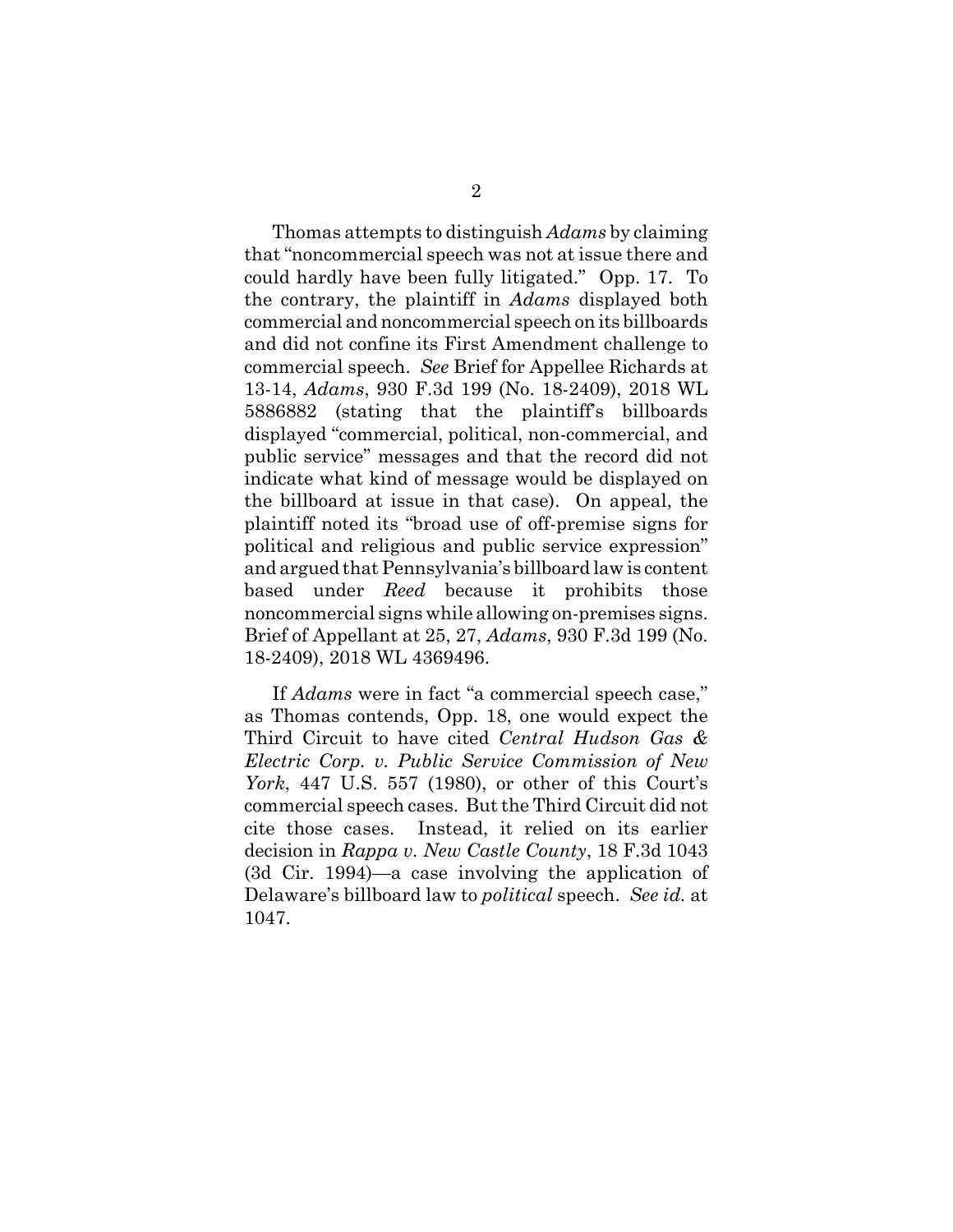*Rappa* held that Delaware's "exception for signs advertising activities conducted on the premises" was "not a content-based exception at all" because it did not "preclude any particular message from being voiced in any place." *Id.* at 1067. *Adams* adhered to *Rappa*, 2 held that Pennsylvania's "exemption for on-premise signs concerning activities on the property" was subject to only intermediate scrutiny, and expressly rejected the plaintiff's argument that *Reed* required it to apply strict scrutiny. *Adams*, 930 F.3d at 207 & n.1. That discussion was hardly "dicta." Opp. 18. And it created a direct conflict with the Sixth Circuit that warrants this Court's review.

Thomas is thus mistaken when he says it is "too early to tell whether there will be any circuit conflict as to noncommercial speech and the on-/off-premise distinction." Opp. 19. A direct conflict between the Third and Sixth Circuits already exists, deepening the conflict that predated *Reed*. And the Fifth Circuit will weigh in on the question soon. *See Reagan Nat'l Advert. of Austin, Inc. v. City of Austin*, No. 19-50354 (5th Cir.) (oral argument held Feb. 6, 2020); *Reagan Nat'l Advert. of Austin, Inc. v. City of Cedar Park*, No. 20-50125 (5th Cir.) (appeal docketed Feb. 21, 2020).

As Thomas acknowledges, *see* Opp. 21, the district court's decision in *City of Cedar Park* directly addressed the constitutionality of an on-premises exception as applied to noncommercial speech. *Reagan*

<sup>2</sup> Thomas asserts that *Reed* overruled *Rappa*, Opp. 18 n.12, but the Third Circuit's decision to adhere to *Rappa* even after *Reed* belies that claim.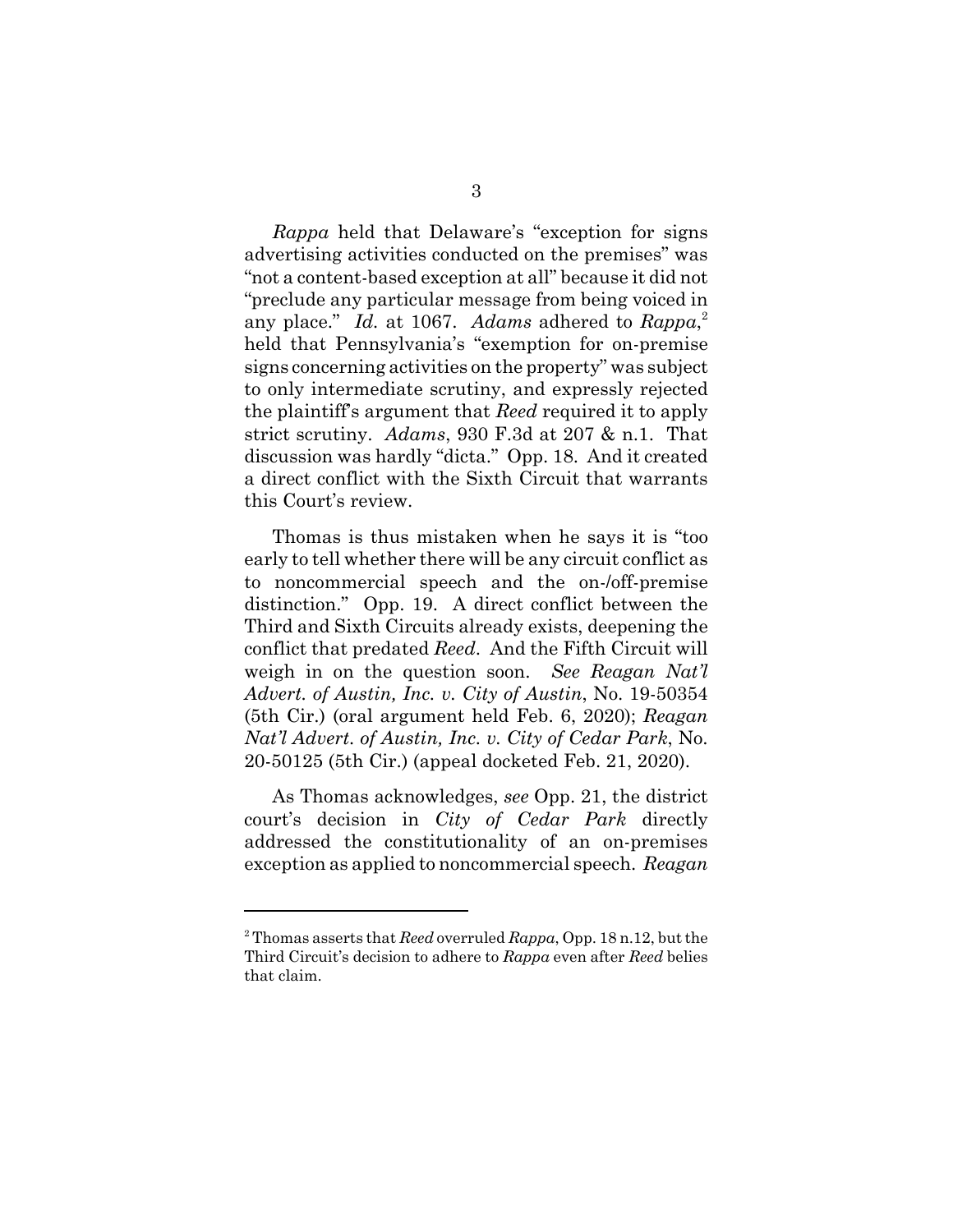*Nat'l Advert. of Austin, Inc. v. City of Cedar Park*, 387 F. Supp. 3d 703, 713 (W.D. Tex. 2019). The district court also addressed that question in *City of Austin*. *See Reagan Nat'l Advert. of Austin, Inc. v. City of Austin*, 377 F. Supp. 3d 670, 681-83 (W.D. Tex. 2019). Although the current version of Austin's sign ordinance does not regulate noncommercial signs, that change did not occur until after the city denied the billboard permits at issue in that case. *Id.* at 675. The version of Austin's sign code under which the plaintiff asserted its claims restricted both commercial and noncommercial off-premises signs. *Id.* at 673-74.

Thomas suggests that this Court should await a case involving *commercial* speech because "that is where the greatest potential for circuit conflict exists." Opp. 23. But Thomas readily admits that there is no current conflict on "the applicability of *Reed* to commercial speech." *Id.* The possibility that there might eventually be a conflict on that distinct issue provides no reason to deny review on a question that has already divided the lower courts.

The decision below also deepens a circuit conflict about the appropriate standard for determining whether a regulation is content based. *See* Pet. 20-23. The court of appeals held that Tennessee's Billboard Act is content based because officials "must read the message written on the sign" to determine whether the on-premises exception applies. App. 15a. The Ninth and D.C. Circuits, on the other hand, have expressly rejected this "officer must read it" test. *Recycle for Change v. City of Oakland*, 856 F.3d 666, 671 (9th Cir. 2017); *Act Now to Stop War and End Racism Coal. v.*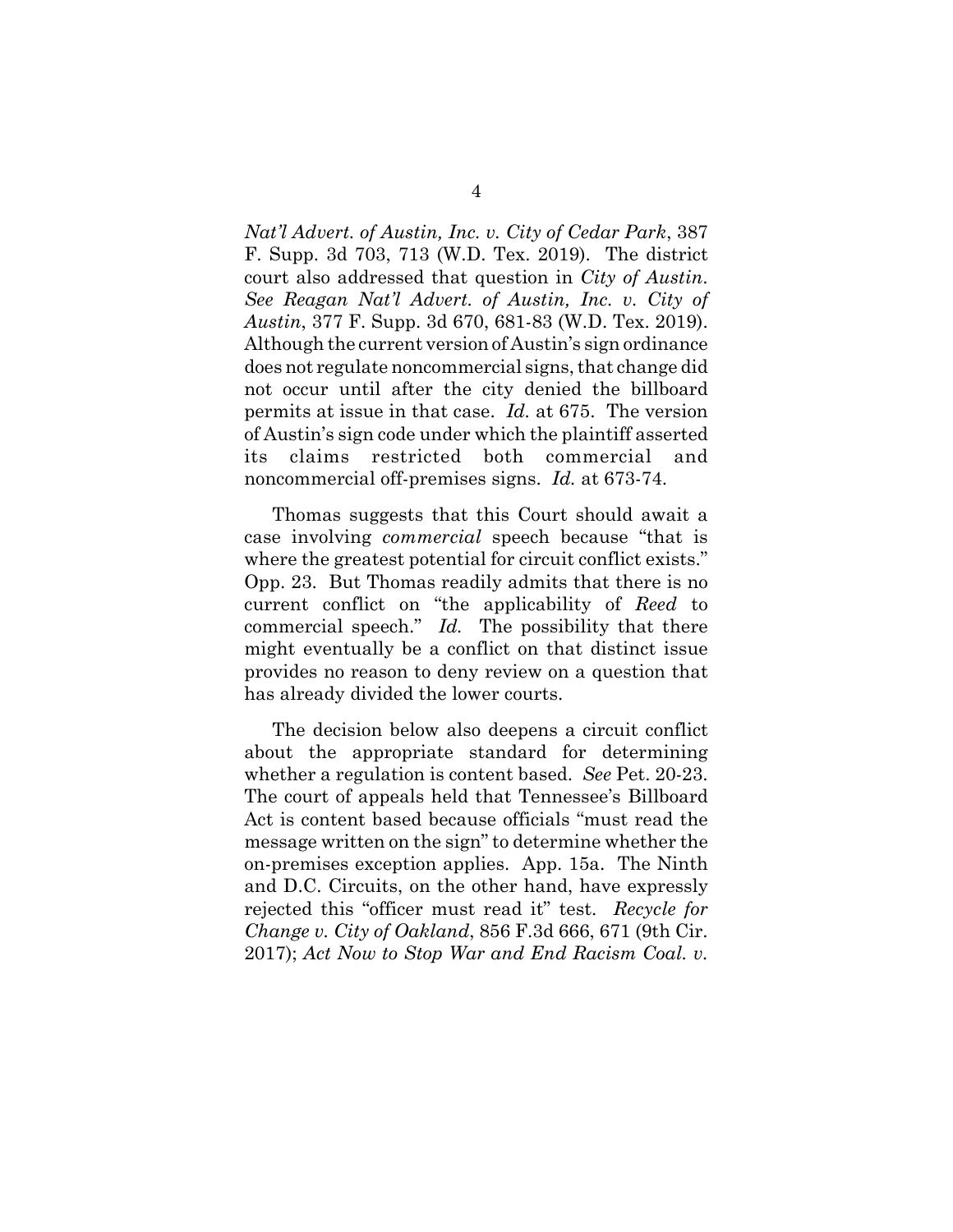*District of Columbia*, 846 F.3d 391, 404 (D.C. Cir. 2017).

Thomas argues that *Act Now* is distinguishable because it involved "the regulation of a limited public forum" rather than of private property. Opp. 13 n.7. But the D.C. Circuit treated the District of Columbia's lampposts as a "designated" public forum, not a limited public forum. *Act Now*, 846 F.3d at 407. And because "the government lacks the 'power to restrict expression'" in a designated public forum "because of its message, its ideas, its subject matter, or its content,'" the D.C. Circuit squarely considered whether the regulation was content neutral. *Act Now*, 846 F.3d at 403 (quoting *Police Dep't of City of Chicago v. Mosley*, 408 U.S. 92, 95 (1972)).

Thomas maintains that the Ninth Circuit did not reject the "officer must read it" test, but instead simply declined to apply it "without common sense." Opp. 13 (quoting *Recycle for Change*, 856 F.3d at 671). To be sure, the Ninth Circuit emphasized that, "[i]f applied without common sense," the "officer must read it test . . . would mean that every sign, except a blank sign, would be content based." *Recycle for Change*, 856 F.3d at 671 (internal quotation marks omitted). But the Ninth Circuit also made clear that "an officer's inspection of a speaker's message *is not dispositive* on the question of content neutrality." *Id.* (emphasis added). The decision below, by contrast, held that "a law regulating speech is facially content-based if it . . . 'require[s] enforcement authorities to examine the content of the message that is conveyed to determine whether a violation has occurred.'" App. 14a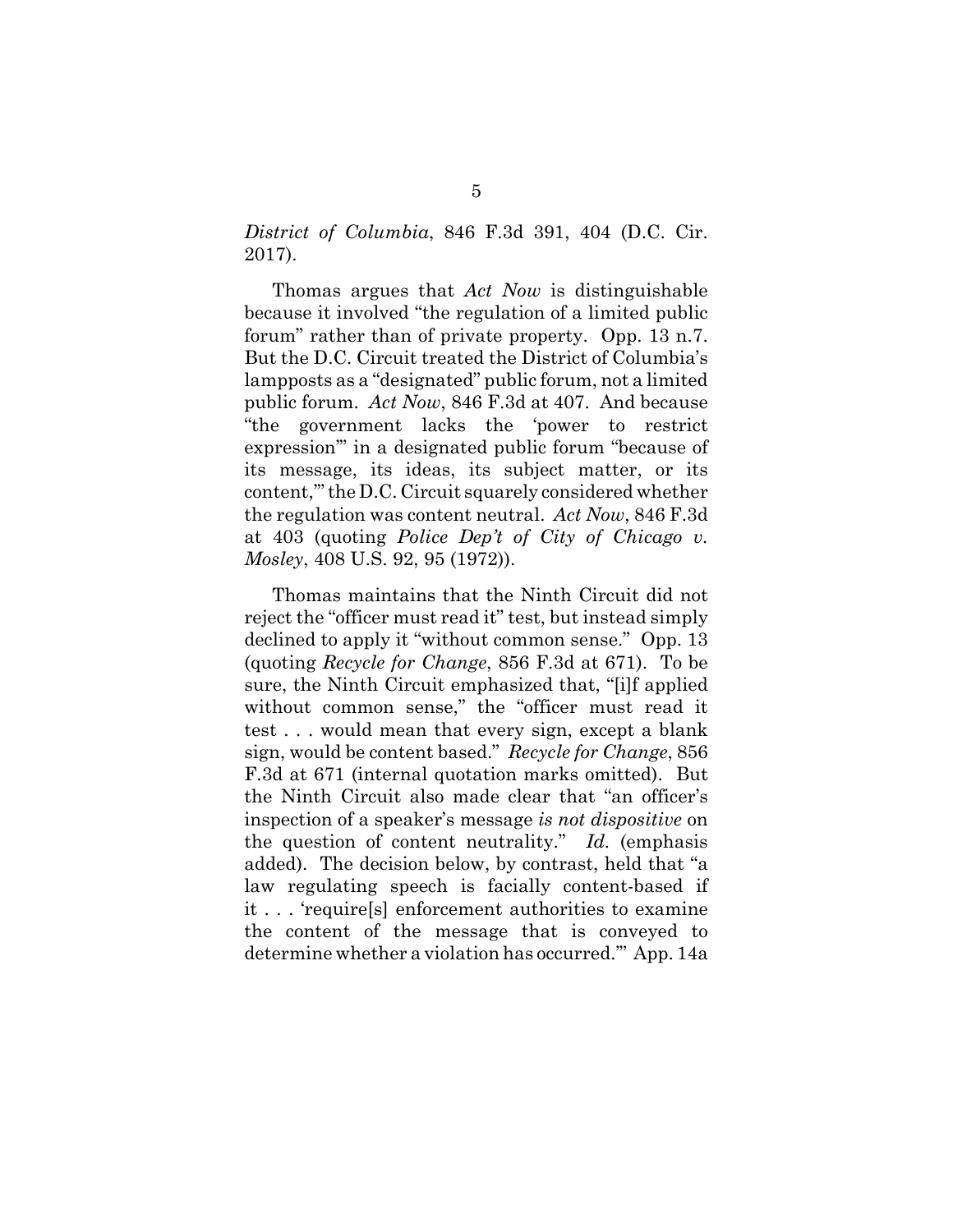(brackets in original) (quoting *McCullen v. Coakley*, 573 U.S. 464, 479 (2014)).

Thomas maintains that the Ninth Circuit "may have erred in relying in *Hill v. Colorado*, 530 U.S. 703 (2000), rather than *McCullen*." Opp. 14. To the extent there is tension between *Hill* and *McCullen*, that is further reason for this Court to grant the petition and clarify the test for facial content neutrality. *Compare Hill*, 530 U.S. at 721 ("We have never held, or suggested, that it is improper to look at the content of an oral or written statement in order to determine whether a rule of law applies to a course of conduct."), *with McCullen*, 573 U.S. at 480 (noting that a law "would be content based if it required 'enforcement authorities' to 'examine the content of the message that is conveyed to determine whether' a violation has occurred" (quoting *FCC v. League of Women Voters of Cal.*, 468 U.S. 364, 383 (1984)).

## **II. The Question Presented Is a Recurring Issue of Exceptional Nationwide Importance.**

Thomas does not dispute that distinctions between on-premises and off-premises signs are a pervasive feature of sign regulation in the United States. He nevertheless argues that the question presented is unimportant because some circuits had already prohibited the regulation of noncommercial signs before *Reed*, and "uncontrollable blight" has not occurred in those jurisdictions. Opp. 8.

But the importance of the question presented does not depend on the policy consequences of the decision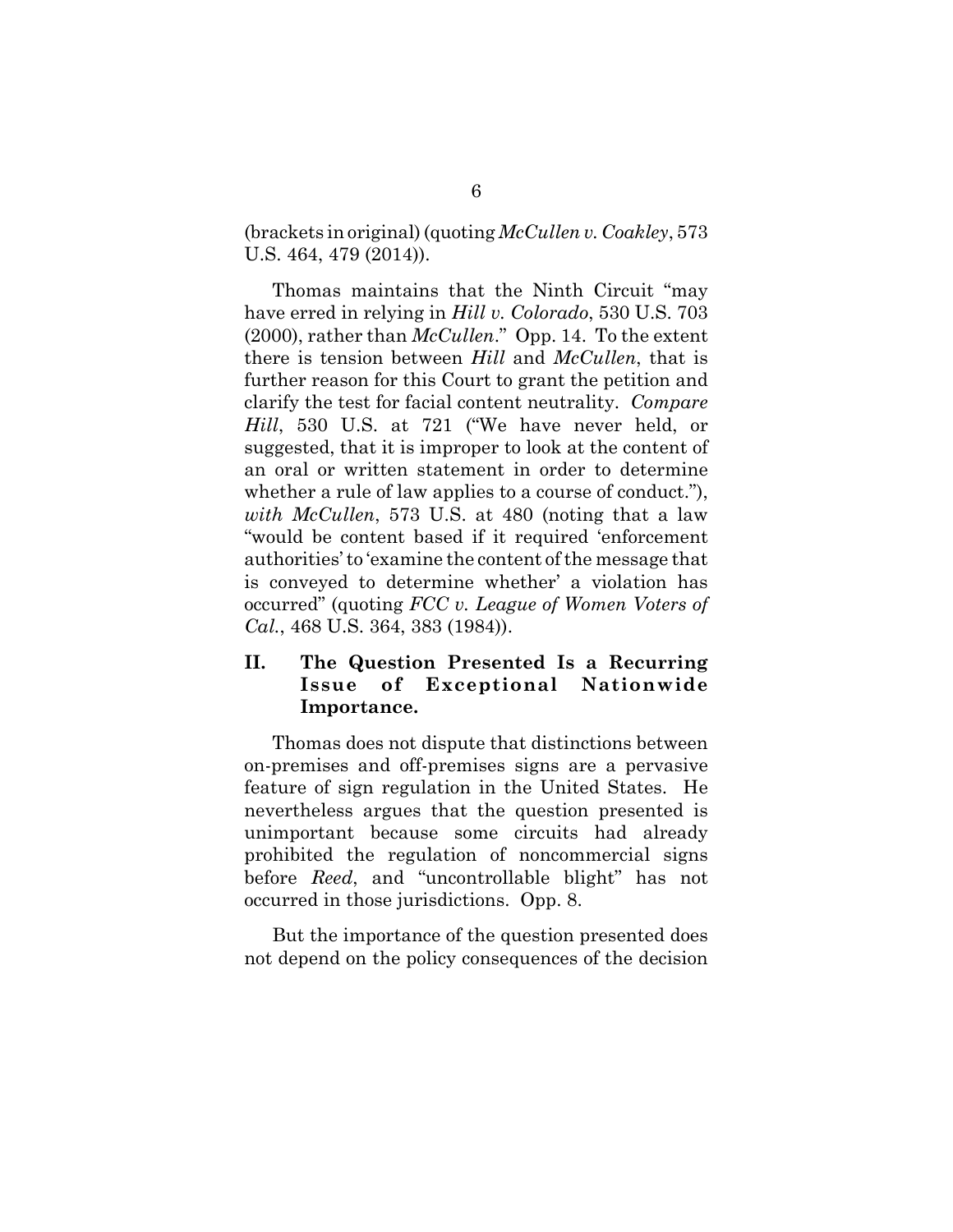below. Rather, the question presented is important because it concerns the constitutionality of the federal Highway Beautification Act ("HBA"), 23 U.S.C. § 131, similar laws enacted by the legislatures of forty-eight States,<sup>3</sup> and countless local ordinances. *See* Pet. 28-30. This Court has frequently granted certiorari to review issues that, like the question presented here, implicate the validity of laws across the country. *See, e.g.*, *Nixon v. Shrink Mo. Gov't PAC*, 528 U.S. 377, 385 (2000) (reviewing constitutionality of Missouri law limiting political contributions "[g]iven the large number of States" with similar laws); *New York v. Ferber*, 458 U.S. 747, 749 (1982) (reviewing New York child pornography statute with parallels in nineteen other States).

Nor does the importance of the question presented decline simply because some States have amended their billboard laws in response to adverse court decisions. *See* Opp. 10. That some jurisdictions have been forced to abandon their distinctions between on-

<sup>&</sup>lt;sup>3</sup> In addition to the statutes cited on pages 28-29 of the petition, the following state billboard laws also distinguish between onpremises and off-premises signs: Conn. Gen. Stat. § 13a-123(e)(2)- (3); Mo. Ann. Stat. § 226.520(2); Mont. Code Ann. § 75-15-111(1)(b)- (c); N.M. Stat. Ann. § 67-12-4(A)(2)-(3); N.Y. Pub. Auth. Law § 361  $a(7)(a)(1)-(2)$ , (c); N.D. Cent. Code § 24-17-03(2)-(3); 36 Pa. Cons. Stat. § 2718.104(ii)-(iii); R.I. Gen. Laws § 24-10.1-3(2)-(3); W. Va. Code § 17-22-7(b)-(c); Wis. Stat. § 84.30(3)(b)-(c). Thomas discounts state laws that may not currently be enforced against noncommercial speech because of adverse court decisions, *see* Opp. 9 n.4, but those laws remain on the books and could again be enforced if this Court were to uphold the constitutionality of onpremises exceptions that apply equally to commercial and noncommercial speech.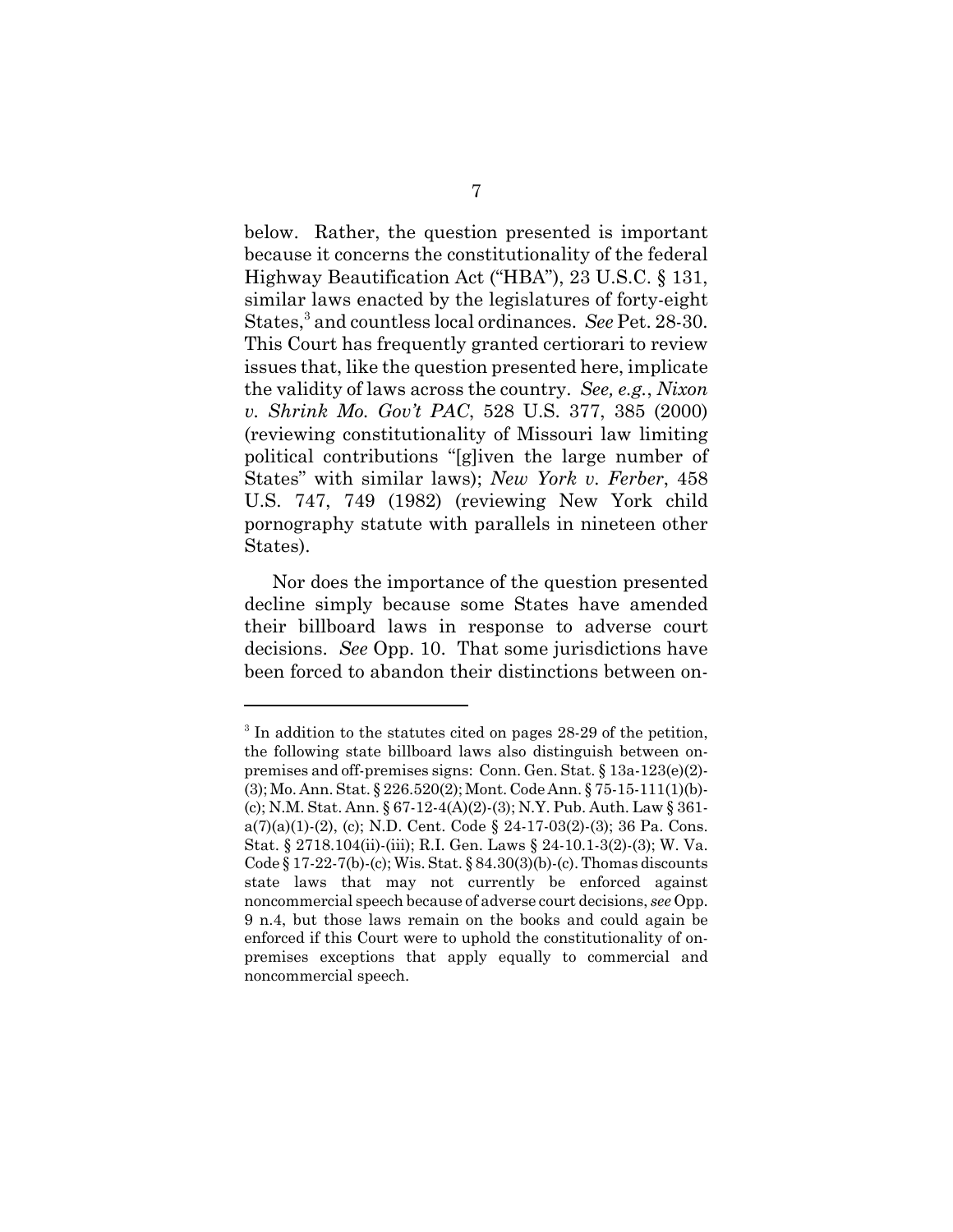and off-premises signs,<sup>4</sup> while others may still enforce them, counsels in favor of this Court's review, not against. So too does the fact that Congress has *not* amended the HBA. Unless the HBA's on-premises exception is eliminated, States that change their own billboard laws will risk failing to maintain "effective control" of outdoor advertising and losing ten percent of their federal highway funding.  $23 \text{ U.S.C.}$  §  $131(\text{b}).^5$ 

Thomas is also mistaken that any harm to the State is attributable to its "failure to enact a severable provision." Opp. 1. Because the on-premises exception is designed to *protect* First Amendment interests, enforcing the Billboard Act without an on-premises exception would present its own First Amendment concerns. *See, e.g.*, *City of Ladue v. Gilleo*, 512 U.S. 43, 54 (1994) (holding that ordinance prohibiting residential yard signs violated the First Amendment because it foreclosed "a venerable means of communication that is both unique and important"). Enforcing the Billboard Act against only commercial

<sup>4</sup> The Tennessee Senate passed amendments to the Billboard Act on June 4, 2020, and those amendments will soon be considered by the House. *See* H.B. 2255/S.B. 2188, 111th Gen. Assem. (Tenn. 2020). The State will inform the Court of any further legislative developments by filing a supplemental brief.

<sup>&</sup>lt;sup>5</sup> Because Congress may not place an unconstitutional condition on the receipt of federal funds, *see Rumsfeld v. Forum for Acad. & Institutional Rights, Inc.*, 547 U.S. 47, 59 (2006), a State's inability to fully enforce its billboard law because of an adverse court decision should not itself result in the loss of federal funding. But given the significant funds at stake, the prudent course for States that amend their laws is to do so in a manner that complies with the HBA to the greatest extent possible.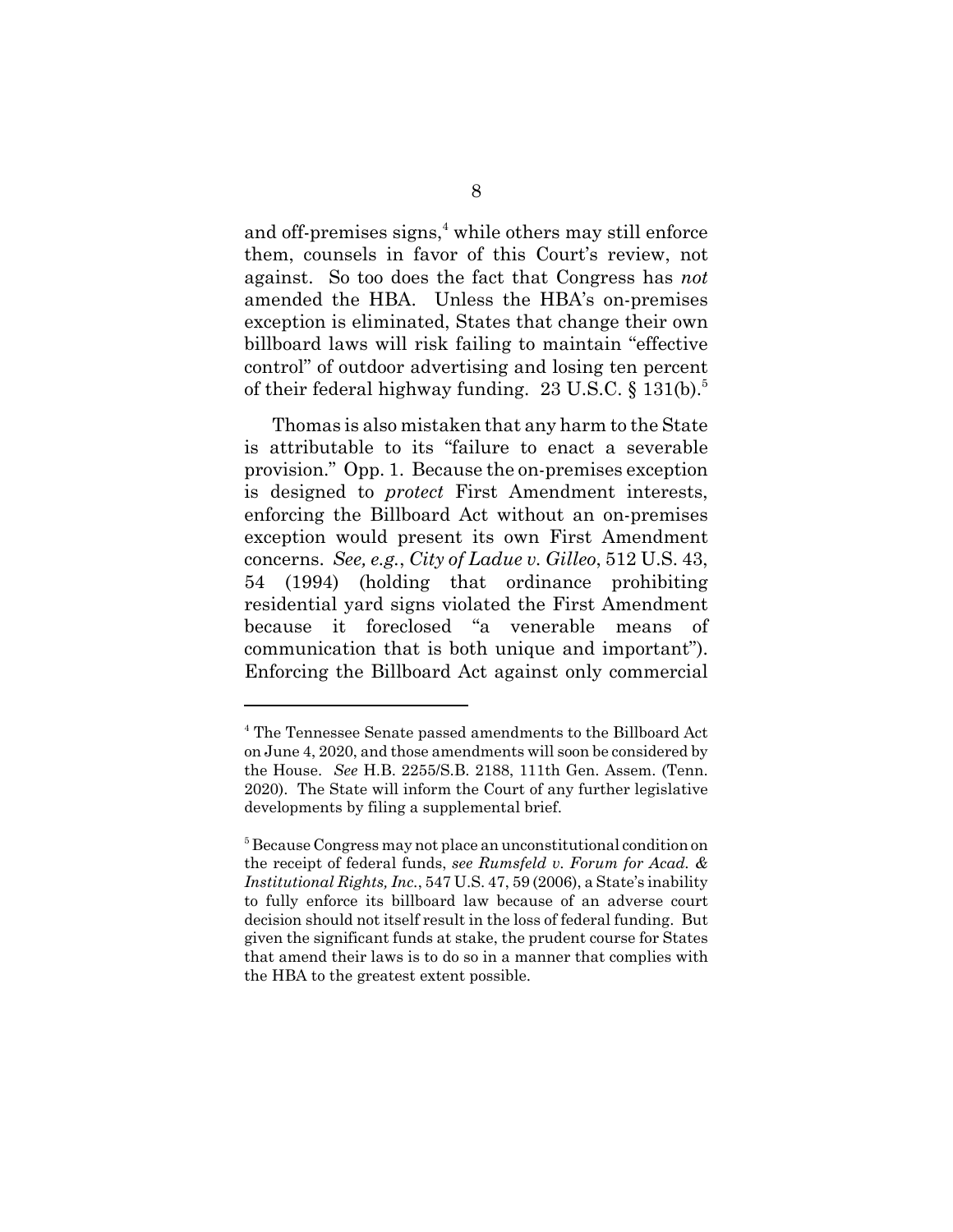speech, moreover, would require state officials to determine whether the message on a sign is commercial or noncommercial—an exercise likely to be far more difficult than determining whether a message relates to activities occurring on the premises.<sup>6</sup> And, as this case well illustrates, billboard operators could avoid enforcement simply by changing the message on a sign to a noncommercial one. *See* App. 11a (noting that Thomas "resumed commercial advertising on his Crossroads Ford billboard" after the district court ruled in his favor). Especially in this age of digital billboards—where content can be changed "daily, weekly, hourly, or even in real time," *Roland Digital Media, Inc. v. City of Livingston*, No. 2:17-cv-00069, 2018 WL 6788594, \*10 (M.D. Tenn. Dec. 26, 2018) (internal quotation marks omitted)—the practical difficulties of limiting enforcement to commercial speech are immense.

The distinction between on-premises and offpremises signs is a workable means of curbing the proliferation of billboards while safeguarding the First Amendment rights of those who wish to communicate "context-sensitive" messages. *Rappa*, 18 F.3d at 1064. The constitutionality of that longstanding distinction, as applied to noncommercial speech, is a question of

<sup>6</sup> Thomas asserts that application of Tennessee's on-premises exception requires a "thorough examination" of content. Opp. 14, As the court of appeals acknowledged, however, determining whether a sign is on-premises will often be "straightforward." App. 16a. That was certainly the case here, given that Thomas's billboard is located "on a vacant lot" where no activities are occurring. App. 17a.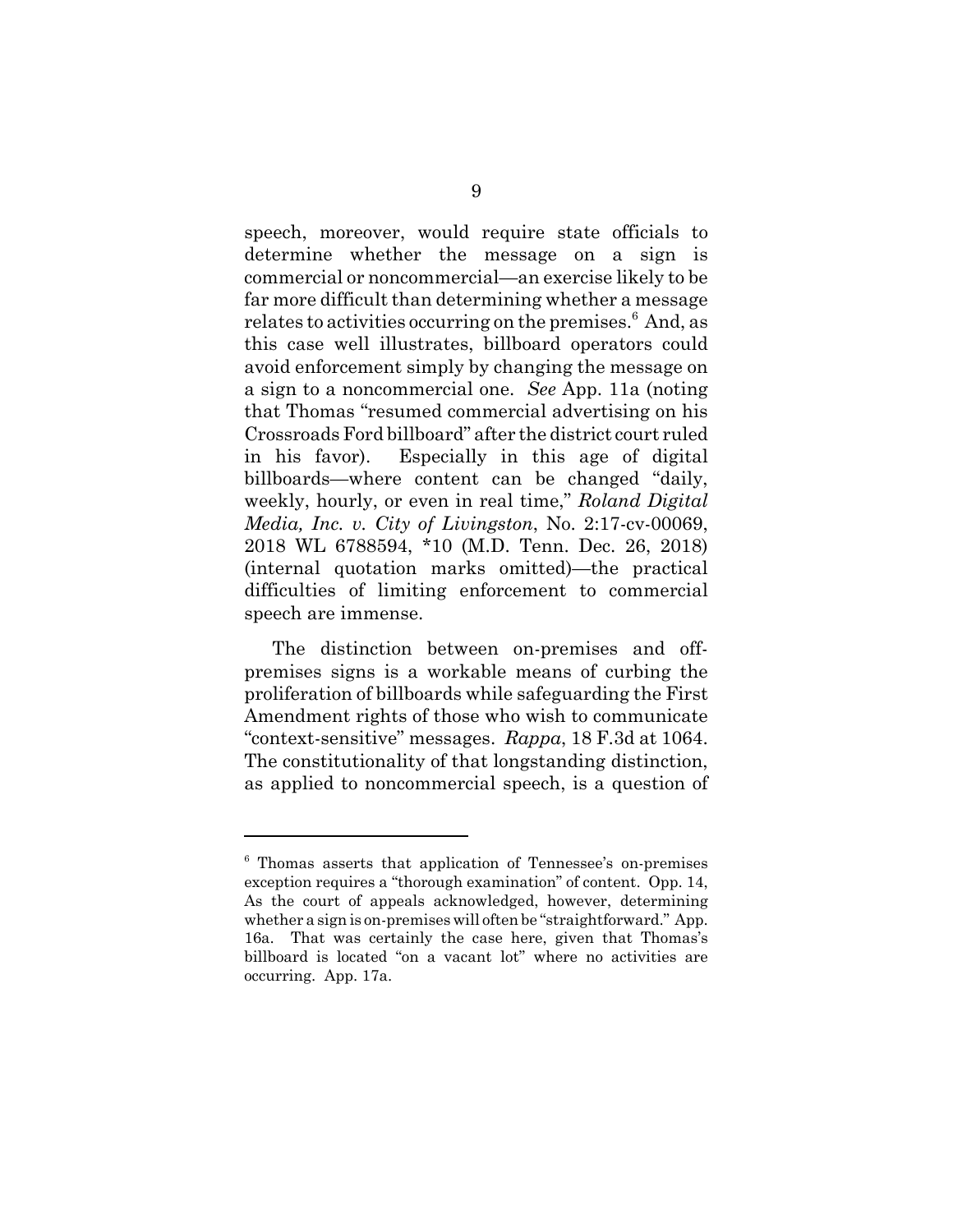exceptional nationwide importance that warrants this Court's review.

#### **III. The Decision Below Is Erroneous.**

Thomas accuses the State of attempting to justify the Billboard Act's on-premises exception based on its content-neutral justifications, *see* Opp. 23-25, but the State's position all along has been that the exception is content neutral on its face. The on-premises exception does not "appl[y] to particular speech because of the topic discussed or the idea or message expressed" or "draw[] distinctions based on the message a speaker conveys," it is not "targeted at a specific subject matter," and it does not "depend entirely on the communicative content of the sign." *Reed*, 135 S. Ct. at 2227, 2230. Whether a particular message may be displayed in the areas regulated by the Billboard Act depends on the *location* where it is displayed, not the content of the message.

While Thomas is correct that Justice Alito's concurring opinion in *Reed* is not controlling, Opp. 25, he erroneously discounts its significance. At the very least, Justice Alito's specific enumeration of a rule distinguishing between on-premises and off-premises signs as a content-neutral regulation underscores that the majority opinion in *Reed* did not resolve that question. *Reed* clarified one aspect of the contentneutrality analysis by explaining that a facially content-based regulation is subject to strict scrutiny, even if it has a content-neutral justification. *See* 135 S. Ct. at 2228. But lower courts now disagree about how to determine whether regulations are content based on their face—especially regulations, like the on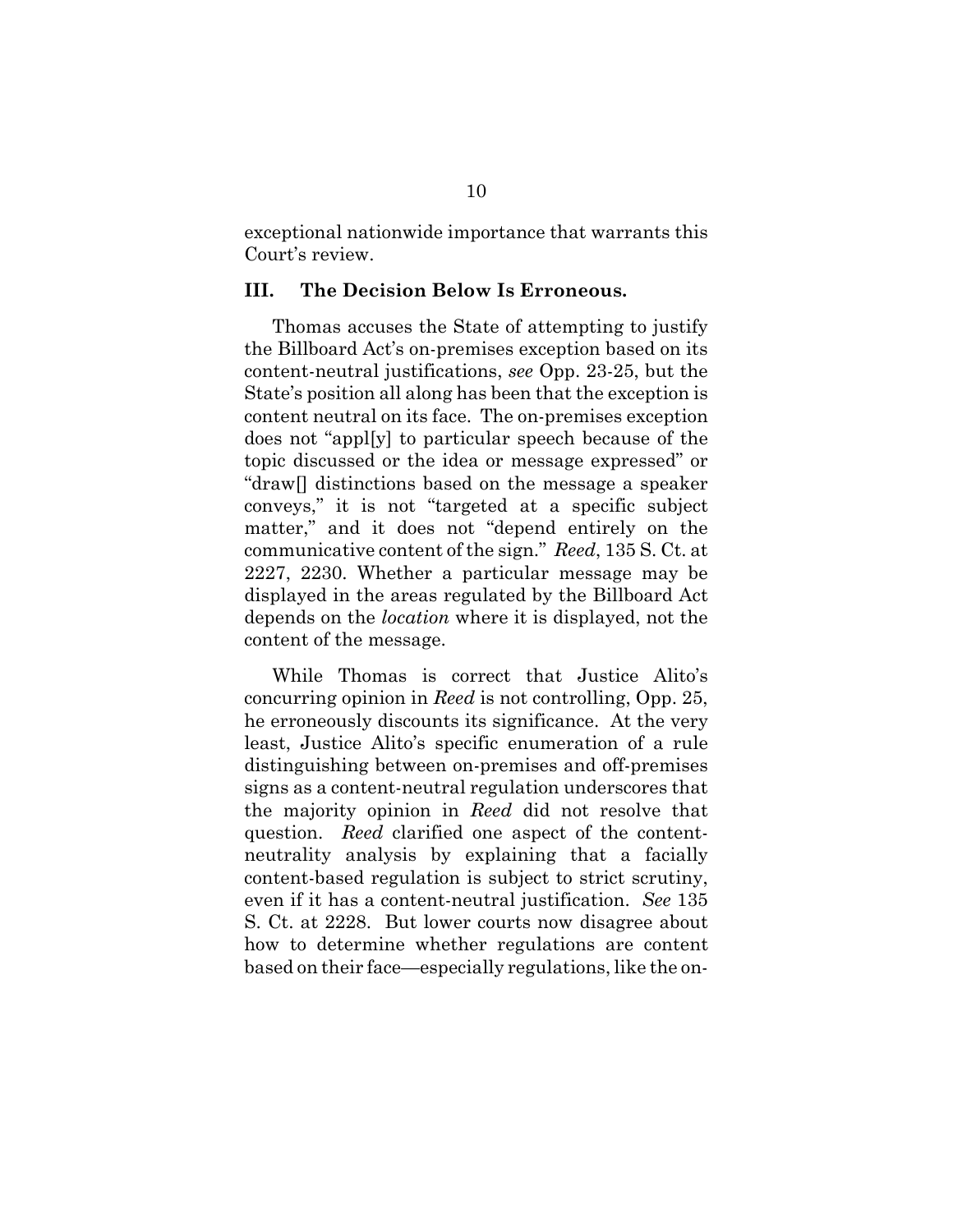premises exception at issue here, that are materially distinguishable from the sign code in *Reed*. This Court should grant review to resolve that confusion and reverse the decision below.

### **IV. If Plenary Review Is Denied, the Petition Should Be Held for** *Barr v. AAPC***.**

Thomas acknowledges that there are "similarities between" this case and *Barr v. AAPC*, No. 19-631. Opp. 27. He nevertheless contends it is "unlikely" this Court's decision in *AAPC* will "affect the validity of the decision below" because of two purported differences between the cases. Opp. 26-27. Neither difference provides a reason not to hold the petition.

Thomas first observes that *AAPC* "presents a facial challenge," whereas this case involves "only an asapplied challenge, asking for protection only for noncommercial speech." Opp. 26-27. But the plaintiffs in *AAPC*, like Thomas, wish to engage in noncommercial speech. *See* Brief of Respondents at 10, *AAPC*, No. 19-631 (noting that respondents are "entities whose core purpose is to participate in the American political process, including by disseminating political speech"). And, like Thomas, they allege that a statute that restricts their ability to engage in such speech violates the First Amendment because it contains a content-based distinction. *Id.* at 12. Both cases thus require this Court to evaluate whether an exemption from a speech restriction that applies to both commercial and noncommercial speech renders the restriction content based. Because this Court's decision on that issue in *AAPC* is likely to bear on the question presented in this case, a hold is warranted.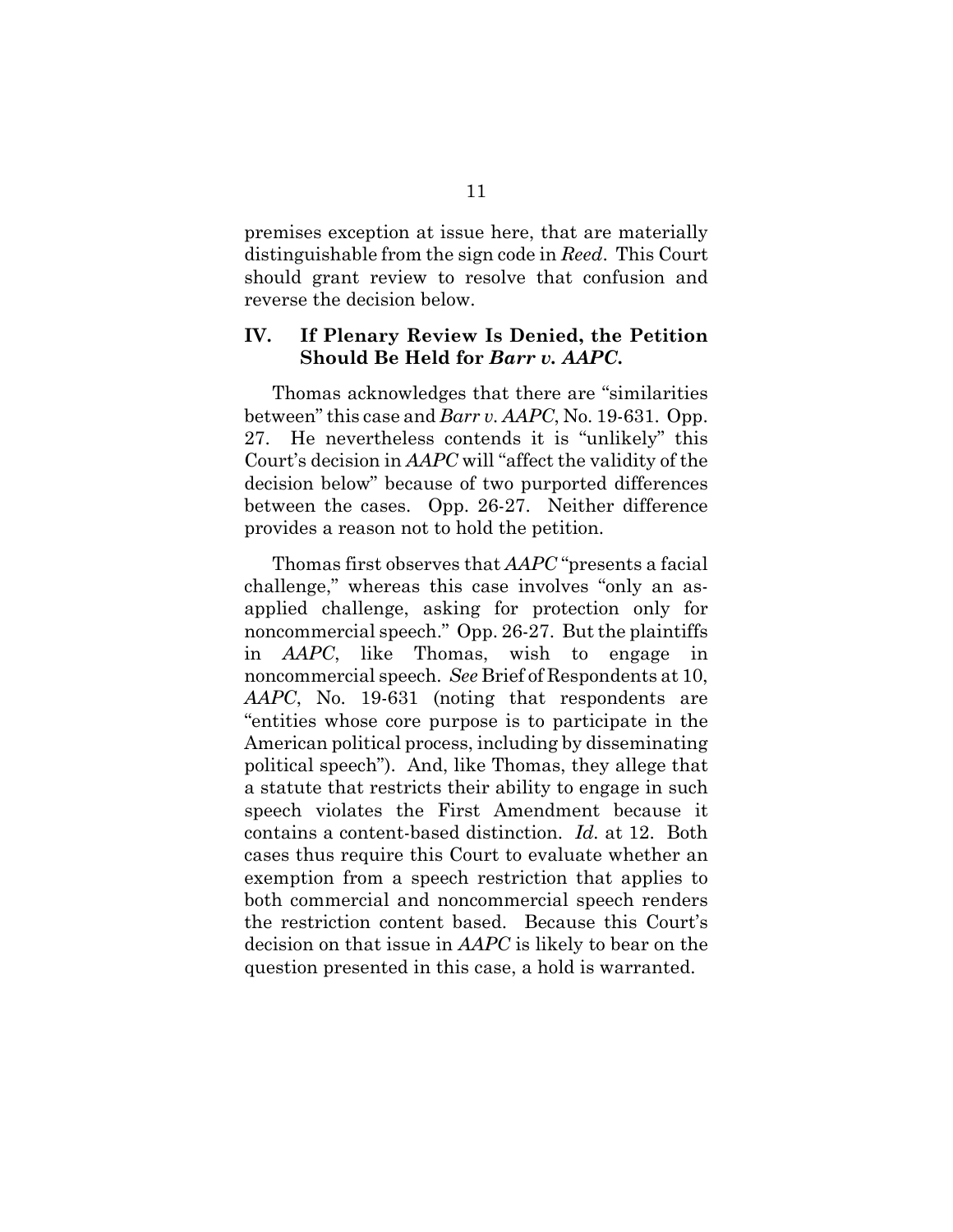Thomas also notes that "while severability is an issue in *AAPC*, it is not here." Opp. 27. But the fact that *AAPC* presents an additional question about severability makes that case no less relevant. This Court will not even reach the severability question unless it first determines that the government-debt exception to the Telephone Consumer Protection Act violates the First Amendment. If this Court determines that the government-debt exception is not content based—or decides that it is, but applies reasoning different from that employed by the Sixth Circuit in the decision below—then it would be appropriate to grant the petition, vacate the judgment, and remand for further proceedings.